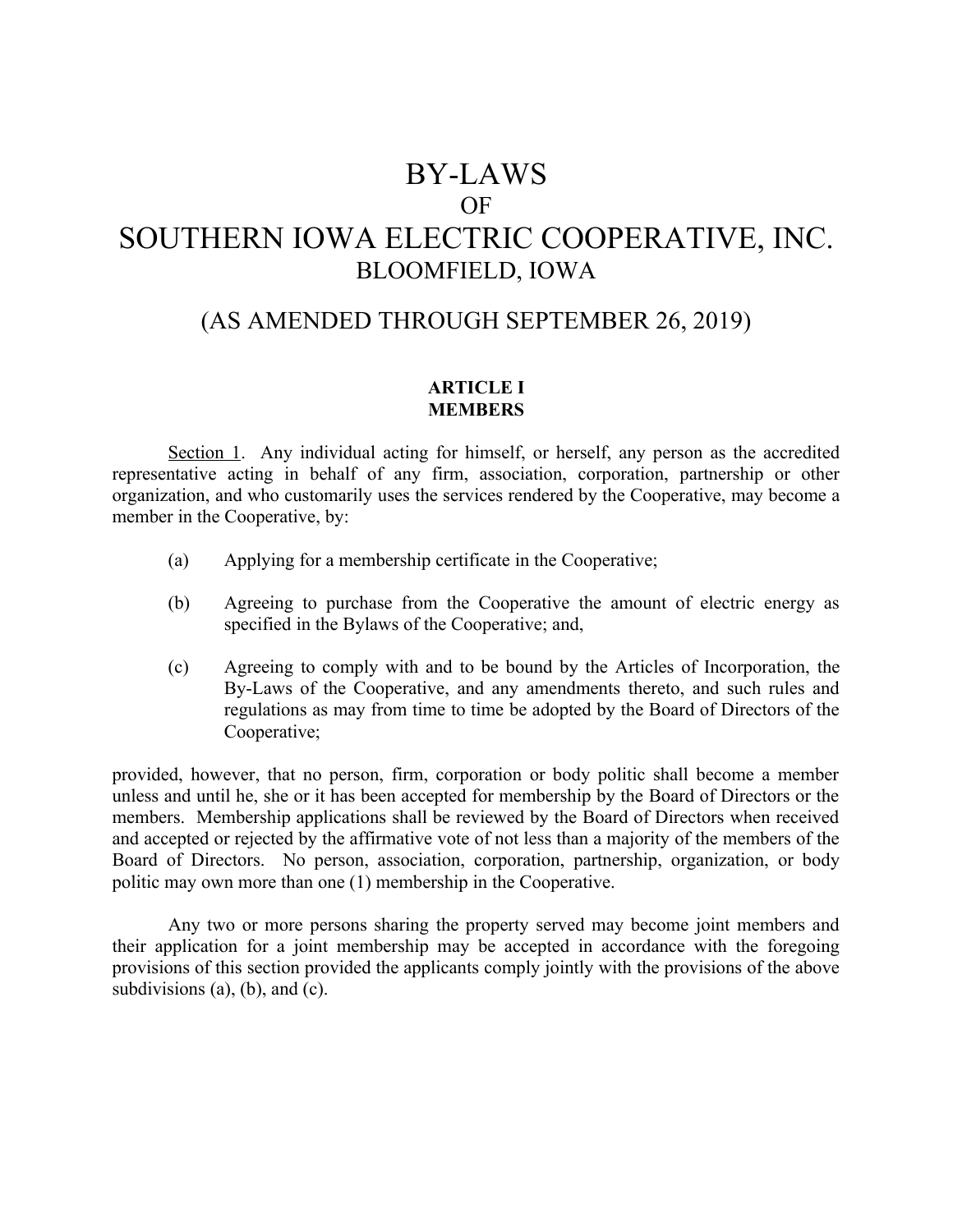Section 2. A membership certificate in this Cooperative shall be issued to each member. No applicant for membership shall hold office until his/her certificate of membership shall have been issued.

Section 3. Purchase of Electric Energy. Each member shall, as soon as electric energy shall be available, purchase from the Cooperative all electric energy used on the premises referred to in the application of such member for membership, and shall pay therefor monthly at rates which shall from time to time be fixed by resolution of the Board of Directors; provided, however, that the electric energy which the Cooperative shall furnish to any member may be limited to such an amount as the Board of Directors shall from time to time determine, and that each member shall pay to the Cooperative such minimum amount per month as shall be fixed by the Board of Directors from time to time, regardless of the amount of electric energy consumed. Each member shall pay all obligations which may from time to time become due and payable by such member to the Cooperative as and when the same shall become due and payable.

Section 4. Non-Liability for Debts of the Cooperative. The private property of the members of the Cooperative shall be exempt from execution for the debts of the Cooperative, and no member shall be individually liable or responsible for any debts or liabilities of the Cooperative.

Section 5. Expulsion of Members. The Board of Directors of the Cooperative may, by the affirmative vote of not less than two-thirds (2/3) of the members thereof, expel any member who shall have violated or refused to comply with any of the provisions of the Articles of Incorporation of the Cooperative or these By-laws or any rules or regulations adopted from time to time by the Board of Directors. Any member so expelled may be reinstated as a member by a vote of the members at any annual or special meeting of the members. The action of the members with respect to any such reinstatement shall be final.

Section 6. Withdrawal of Membership. Any member may withdraw from membership upon payment in full of all debts and liabilities of such member to the Cooperative and upon compliance with such terms and conditions as the Board of Directors may prescribe.

# Section 7. Transfer and Termination of Membership.

(a) Membership in the Cooperative and a certificate representing the same shall not be transferable, except as hereinafter otherwise provided, and upon death, cessation of existence, expulsion or withdrawal of a member, or upon a member ceasing to be eligible for membership in the Cooperative, the membership of such member shall thereupon terminate, and the Certificate of Membership of such member shall be surrendered forthwith to the Cooperative. Any termination of membership for any reason shall not release the member from the debts or liabilities of such member to the Cooperative.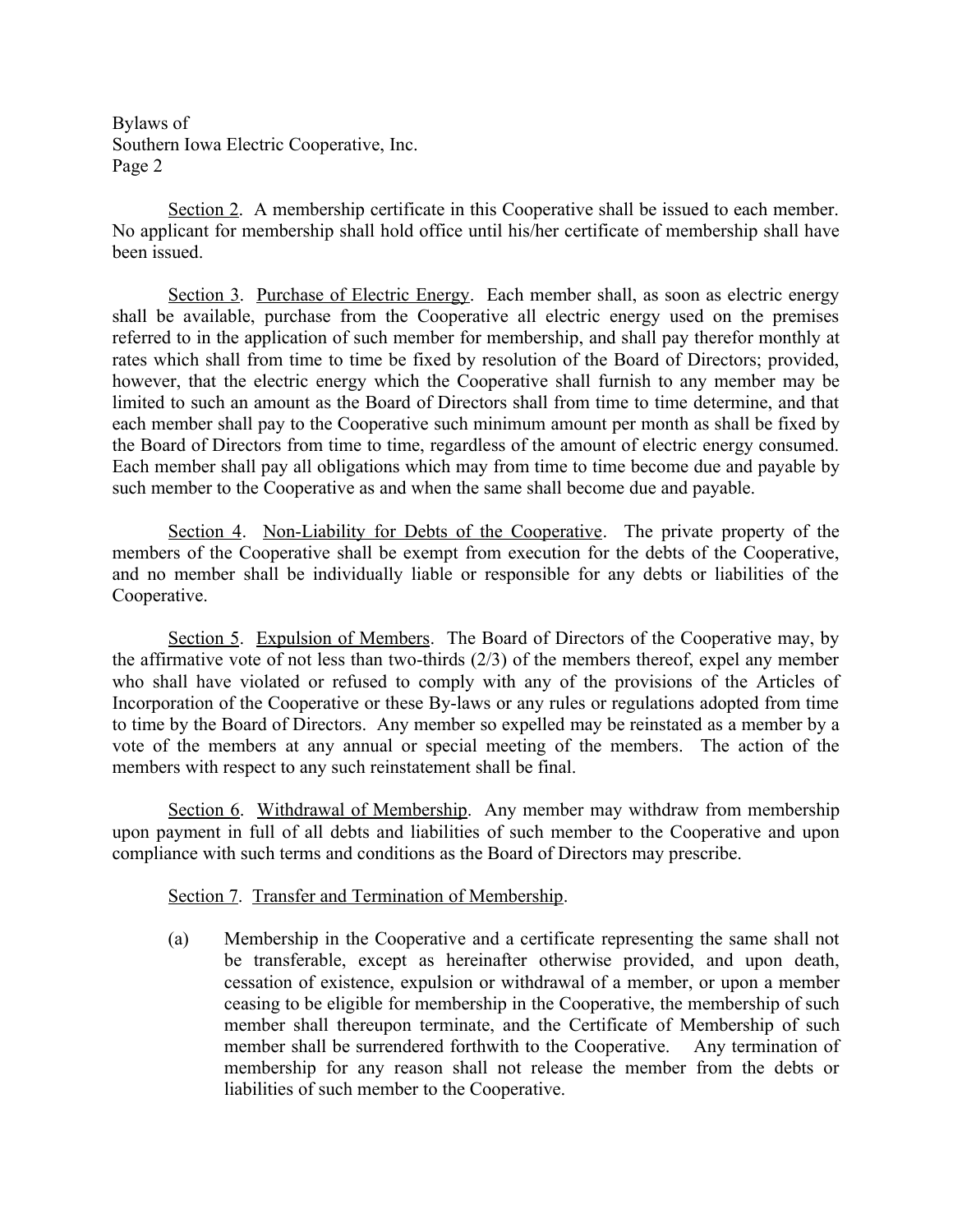- (b) A membership may be transferred by a member to himself or herself and another person sharing the property served, jointly upon the written request of such member and compliance by such persons with the provisions of subdivisions (b) and (c) of Section 1 of this Article. Such transfer shall be made and recorded on the books of the Cooperative and such joint membership noted on the original certificate representing the membership so transferred.
- (c) When a membership is held jointly, upon the death of any of the joint members, such membership shall be deemed to be held solely by the survivors with the same effect as though such membership had been originally issued solely to the survivors. The joint membership certificate may be surrendered by the survivors and upon the recording of such death on the books of the Cooperative the Certificate may be reissued to and in the name of such survivors; provided, however, that the estate of the deceased shall not be released from any membership debts or liabilities to the Cooperative.

Section 8. Removal of Directors and Officers. Any member may bring charges against an officer or director by filing them in writing with the Secretary, together with a petition signed by ten per centum (10%) of the members, requesting the removal of the officer or director in question. The removal shall be voted upon at the next Regular or Special Meeting of the Members, and any vacancy created by such removal may be filled by the members at such meeting. The director or officer against whom such charges have been brought shall be informed in writing of the charges previous to the meeting and shall have an opportunity at the meeting to be heard in person or by counsel and to present evidence; and the person or persons bringing the charges against him or her shall have the same opportunity.

# **ARTICLE II MEETING OF MEMBERS**

Section 1. Annual Meeting. Annual Meetings of the Members shall be held at such time and place as shall be designated by the Board of Directors, which time and place shall be designated in the notice of the meeting, for the purpose of electing directors, passing upon reports covering the previous fiscal year, and transacting such other business as may come before the meeting. If the day fixed for the annual meeting shall be a legal holiday, such meeting shall be held on the next succeeding business day. If the election of directors shall not be held on the day designated herein for the Annual Meeting, or any adjournment thereof, the Board of Directors shall cause the election to be held at a Special Meeting of the members as soon thereafter as conveniently may be. Failure to hold the Annual Meeting at the designated time shall not work a forfeiture or dissolution of the Cooperative.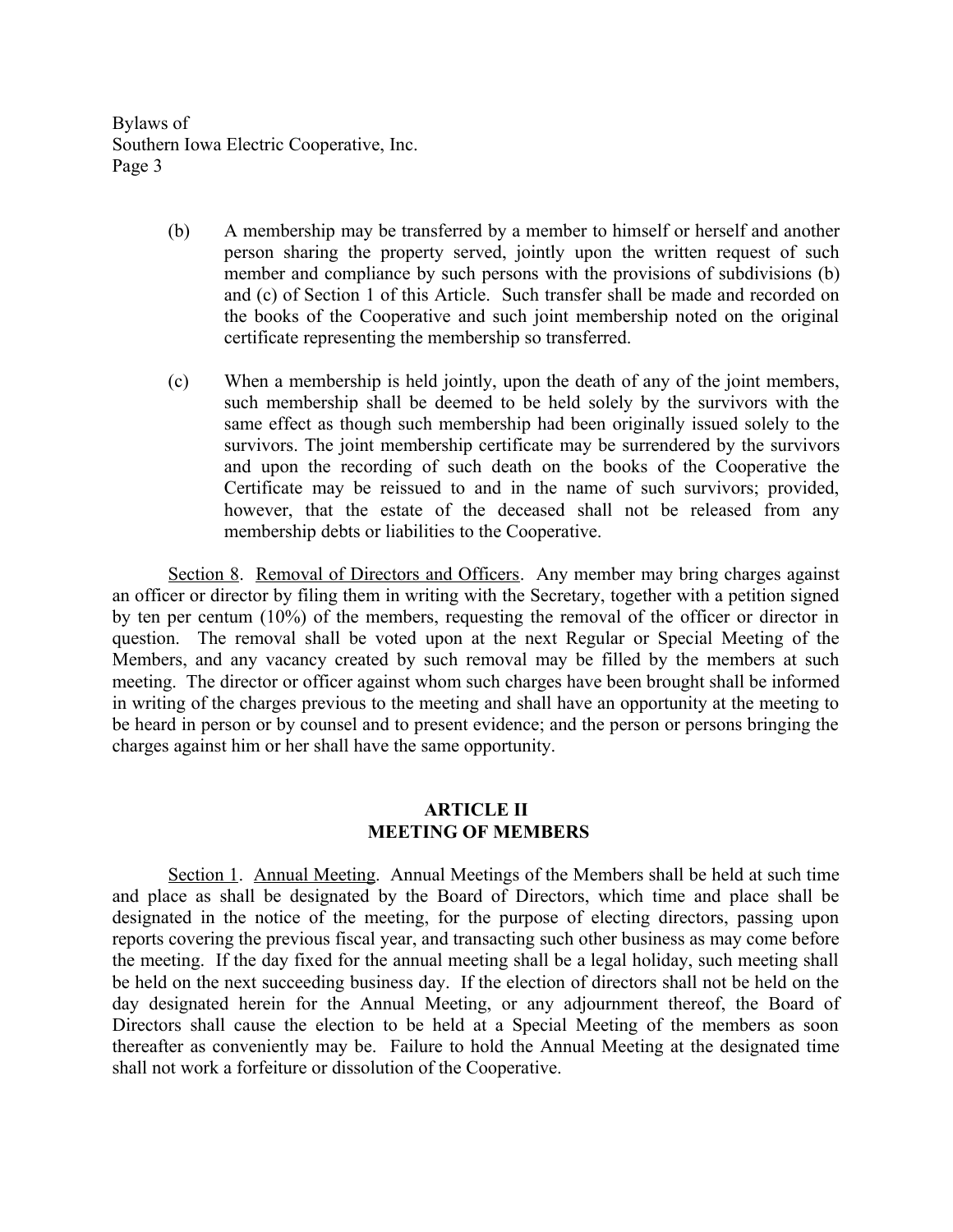Section 2. Special Meetings. Special Meetings of the Members may be called by at least three (3) directors or upon written request signed by at least ten per centum (10%) of all the members, and it shall thereupon be the duty of the Secretary to cause notice of such meeting to be given as hereinafter provided. Special Meetings of the Members may be held at such places as may be designated by the Board of Directors and specified in the notice of such meeting.

Section 3. Notice of Members Meetings. Written or printed notice stating the place, day and hour of the meeting, and, in case of a special meeting, the purpose or purposes for which the meeting is called, shall be delivered not less than ten (10) nor more than thirty-five (35) days before the date of the meeting, either personally, by mail, or by electronic transmission, by or at the direction of the Secretary, or by the persons calling the meeting, to each member. If mailed, such notice shall be deemed delivered when deposited in the United States Mail, addressed to the member at his or her address, as it appears on the records of the Cooperative, with postage thereupon prepaid. If the notice is sent by electronic transmission, an electronically transmitted notice shall be deemed delivered when electronically sent to a Member at the Member's electronic mail address shown in the Cooperative's records. In case of a joint membership, notice given to any one of the joint members shall be deemed notice to each of the joint members. The failure of any member to receive notice of an Annual or Special Meeting of the members shall not invalidate any action which may be taken by the members at any such meeting.

Section 4. Quorum. As long as the total number of members does not exceed five hundred (500), at least ten per centum (10%) of the total number of members present in person shall constitute a quorum for the transaction of business at all meetings of the members. In case the total number of members shall exceed five hundred (500), then at least fifty (50) members present in person or voting by mail or electronically as authorized by the Board of Directors shall constitute a quorum for the transaction of business at all meetings of the members. In case of a joint membership, the presence at a meeting of any one or more of the joint members, shall be regarded as the presence of one member. If less than a quorum is present at any meeting, a majority of those present may adjourn the meeting from time to time without further notice.

Section 5. Voting. Each member shall be entitled to one (1) vote and no more upon each matter submitted to a vote at a meeting of the members. In all meetings of the Members at which a quorum is established, all questions shall be decided by a vote of a majority of the Members voting thereon at such meeting in person, by mail or by other electronic communication means, when authorized by the Board of Directors, except as otherwise provided by law, the Articles of Incorporation of the Cooperative, or these Bylaws. If a two or more people hold a joint membership they shall jointly be entitled to one (1) vote and no more upon each matter submitted to a vote at a meeting of the members.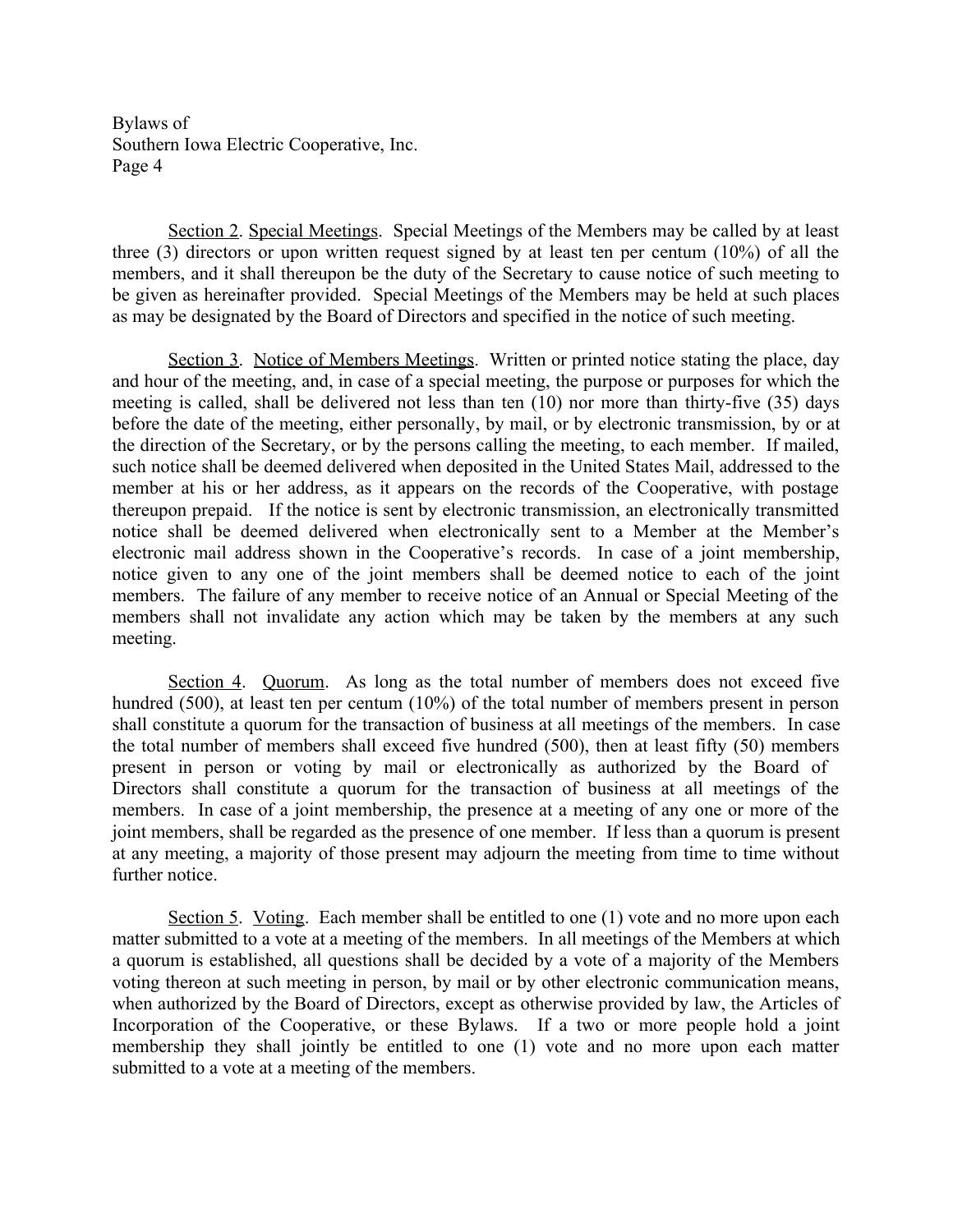Section 6. Voting by Mail or Electronic Ballot. Any Member may vote by mail and when authorized by the Board of Directors under these Bylaws, by electronic ballot upon any motion or resolution to be acted upon at any such meeting with respect to an amendment to the Articles of Incorporation or the Bylaws or any actions submitted pursuant to a resolution adopted by the Board of Directors or by petition of not less than 10% of the Members. The Secretary shall enclose and/or send with the notice of such meeting an exact copy of such motion or resolution to be acted upon and the Members who elects to vote by mail, or electronic ballot when authorized by the Board of Directors, shall expressly vote thereon by marking "Yes" or "No" on each such motion or resolution in the event of a mailed response, in the space provided therefore and enclose each such copy so marked in a sealed envelope bearing his or her name and addressed to the Secretary.

In the case of an electronic ballot, said ballot shall bear the name of the Member and shall be electronically transmitted to the Secretary of the Cooperative in the manner determined by the Board of Directors. When such written vote is received by mail or electronic ballot from any Member prior to the meeting, it shall be accepted and counted as a vote of such Member at such meeting.

Any Member may also vote by mail and, when so authorized by the Board of Directors, by electronic ballot in the election of directors as provided in these Bylaws. Any person holding a joint membership shall jointly be entitled to vote by mail or electronic ballot as provided in these Bylaws. The failure of any Member to receive a copy of any such motion or resolution or ballot shall not invalidate any action which may be taken by the Members at any such meeting.

Section 7. Order of Business. The order of business at the Annual Meeting of the Members, and so far as possible at all other meetings of the members, shall be essentially as follows:

- 1. Call of the roll.
- 2. Reading of the notice of the meeting and proof of the due publication or mailing thereof, or the wavier or waivers of notice of the meeting, as the case may be.
- 3. Reading of unapproved minutes of previous meetings of the members and the taking of necessary action thereof.
- 4. Presentation and consideration of, and acting upon, reports of officers, directors, and committees.
- 5. Election of directors.
- 6. Unfinished business.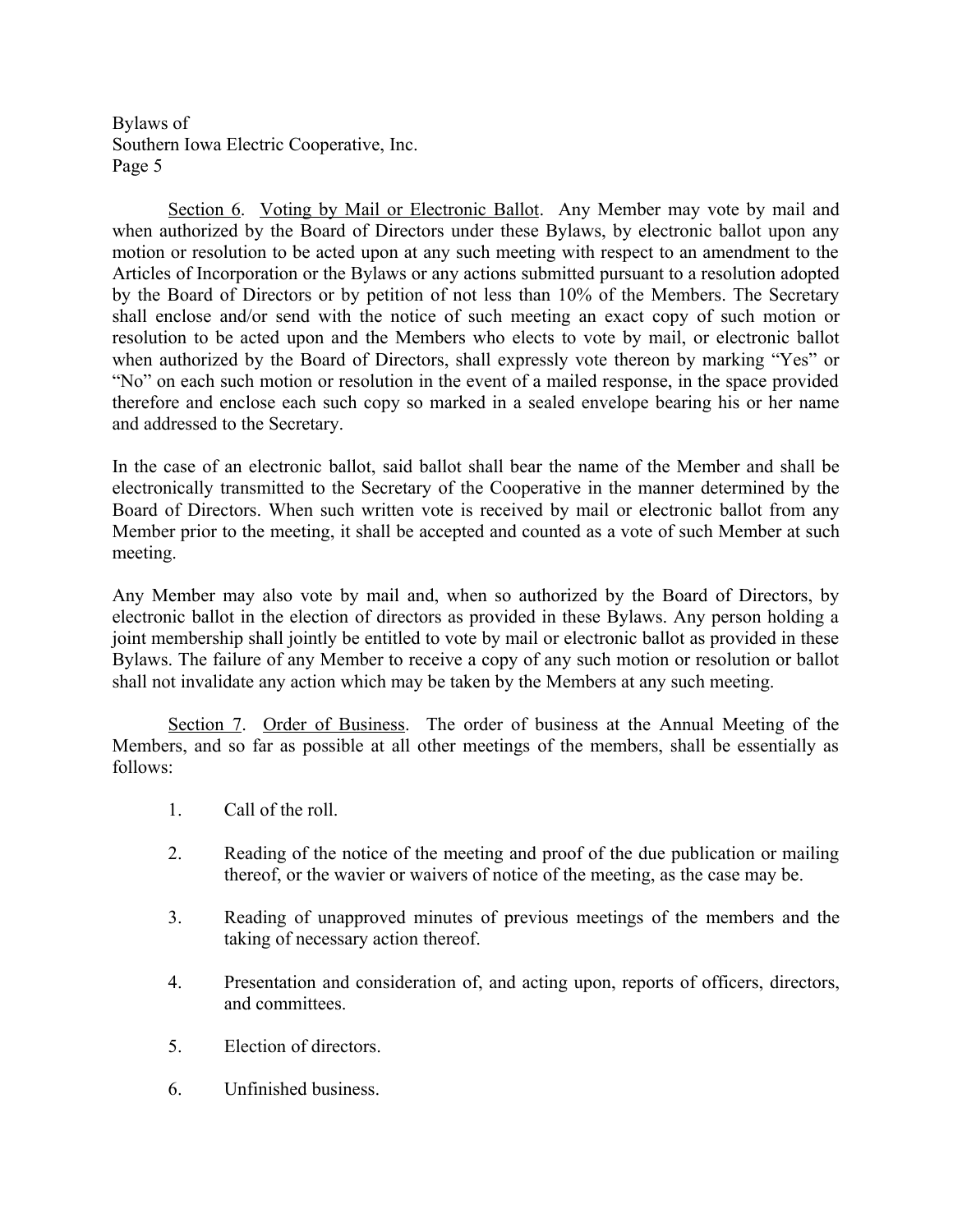- 7. New business.
- 8. Adjournment.

Section 8. Remote Member Meetings Participation and Voting. To the extent authorized by the Board of Directors, however, and subject to guidelines and procedures adopted by the Board of Directors, an annual or special meeting of the Members may be held without a geographical location if the meeting is held through the internet or other electronic communications technology in a manner:

- 1. Permitting the Cooperative to verify that each person participating in the meeting is a Member; and,
- 2. Permitting Members the opportunity to read or hear the proceedings substantially concurrent with their occurrence, vote on matters submitted to the Members, ask questions, and make comments.

Additionally, to the extent authorized by the Board of Directors, and subject to guidelines and procedures adopted by the Board of Directors, Members may participate in any Member meeting through remote or electronic communication. Members participating in a Member meeting through remote or electronic communications are deemed present, and may vote, at the Member meeting if the Cooperative has implemented reasonable measures:

- 1. that each person participating remotely or electronically is a Member; and,
- 2. To provide the Members a reasonable opportunity to participate in the Member Meeting, and to vote on matters submitted to the Members, including an opportunity to communicate, and to read or hear the proceedings of the Member meeting substantially concurrently with the proceedings. If the Board of Directors authorizes participation through remote or electronic communication, then the notice of the Member meeting must describe the means of remote or electronic communication to be used.

Section 9. Definitions. As used in these Bylaws, subject to the context requiring otherwise, and as determined by the Board of Directors:

- 1. "Electronic" and "Electronically" mean relating to technology having electrical, digital, magnetic, wireless, optical, electromagnetic, or similar capabilities;
- 2. "To Sign An Electronic Document" means, with present intent to authenticate or adopt the Electronic Document, to attach to, or logically associate with, the Electronic Document an electronic,sound, symbol, or process; and,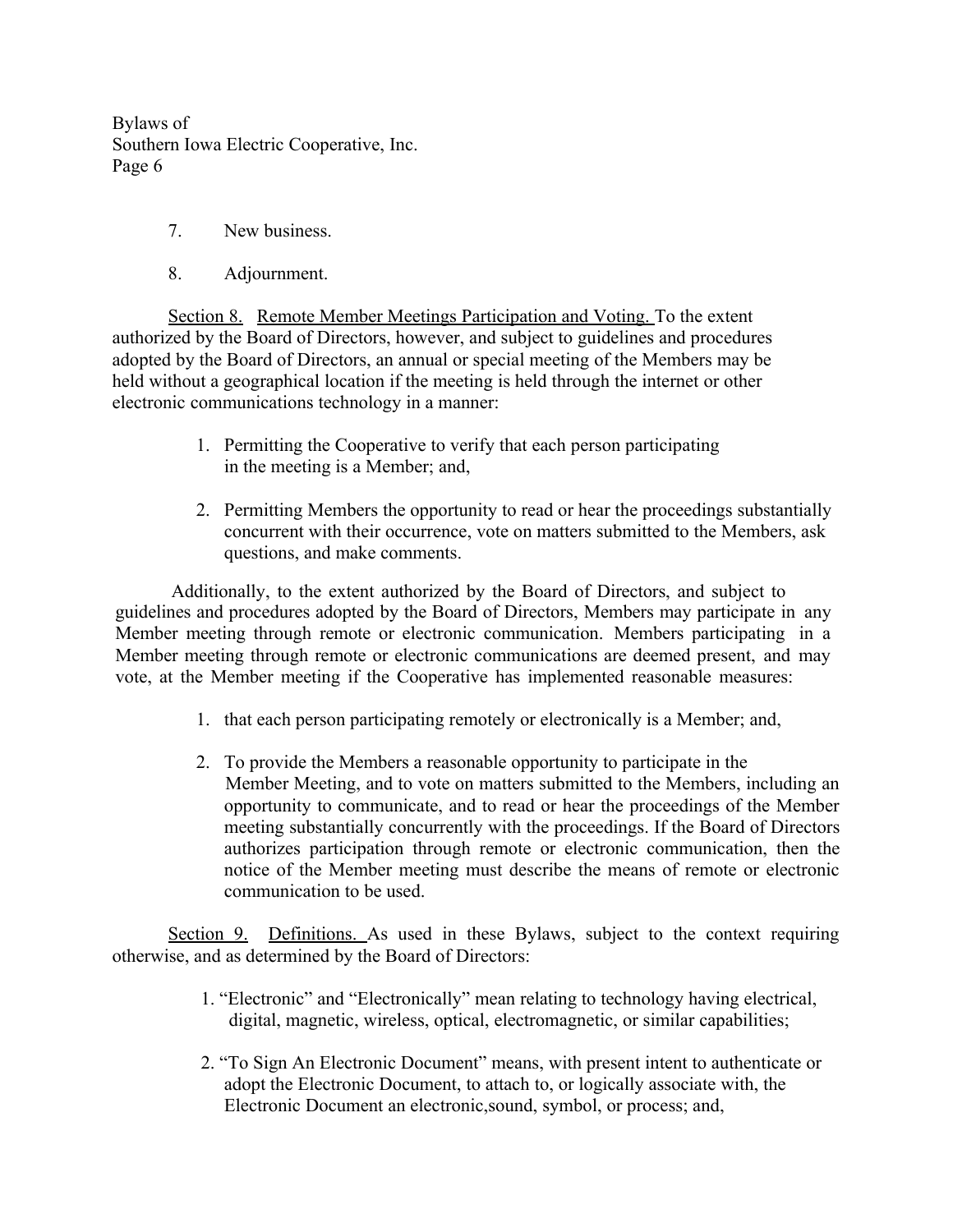> 3. "Electronic Transmission" includes transmission through (a) electronic mail; (b) the Cooperative's website; or (c) a website or information processing system that the Cooperative has designated or uses to send, receive, or transmit electronic documents or electronic information, or to electronically conduct an action, transaction, business, meeting, or activity.

## **ARTICLE III DIRECTORS**

Section 1. General Powers. The business and affairs of the Cooperative shall be managed by a board of nine (9) directors which shall exercise all of the powers of the Cooperative, except such as are by law or by the Articles of Incorporation of the Cooperative or by these By-Laws conferred upon or reserved to the members.

Section 2. Qualification and Tenure. The directors serving as of the date of the adoption of these By-Laws shall serve until their terms shall have expired and until their successors shall have been elected and qualified. At each Annual Meeting of Members thereafter, directors shall be elected by and from the members to succeed those directors whose terms have expired, with directors so elected to serve terms of three years, and until their successors are elected and qualified. No member shall be eligible to become or remain a director or to hold any position of trust in the Cooperative who is not a bona fide resident of the area served by the Cooperative, or who is in any way employed by or financially interested in a competing enterprise or a business selling electric energy or supplies to the Cooperative; provided, however, that nothing in this Section contained shall, or shall be construed to, affect in any manner whatsoever the validity of any action taken at any meeting of the Board of Directors. The Board of Directors may, from time to time, adopt policies setting forth additional qualifications for directorship, which policies shall be designed to ensure that directors are informed, actively participating in the affairs of the Cooperative, avoid conflicts of interest, and properly fulfill their fiduciary obligations as a director of the Cooperative.

Section 3. Nominations. It shall be the duty of the Board of Directors to appoint, not less than ninety (90) days nor more than one hundred eighty (180) days before the date of a Meeting of the Members at which directors are to be elected, a committee on nominations consisting of not less than five (5) nor more than eleven (11) members of the Cooperative who shall be selected so as to give equitable representation on the committee to the geographical areas served or to be served by the Cooperative. No officer or member of the Board of Directors shall be appointed a member of such committee. The committee shall prepare and post at the principal office of the Cooperative at least seventy-five (75) days before the meeting a list of nominations for directors, but any fifteen (15) or more members may make other nominations in writing over their signatures not less than sixty (60) days prior to the meeting, and the Secretary shall post the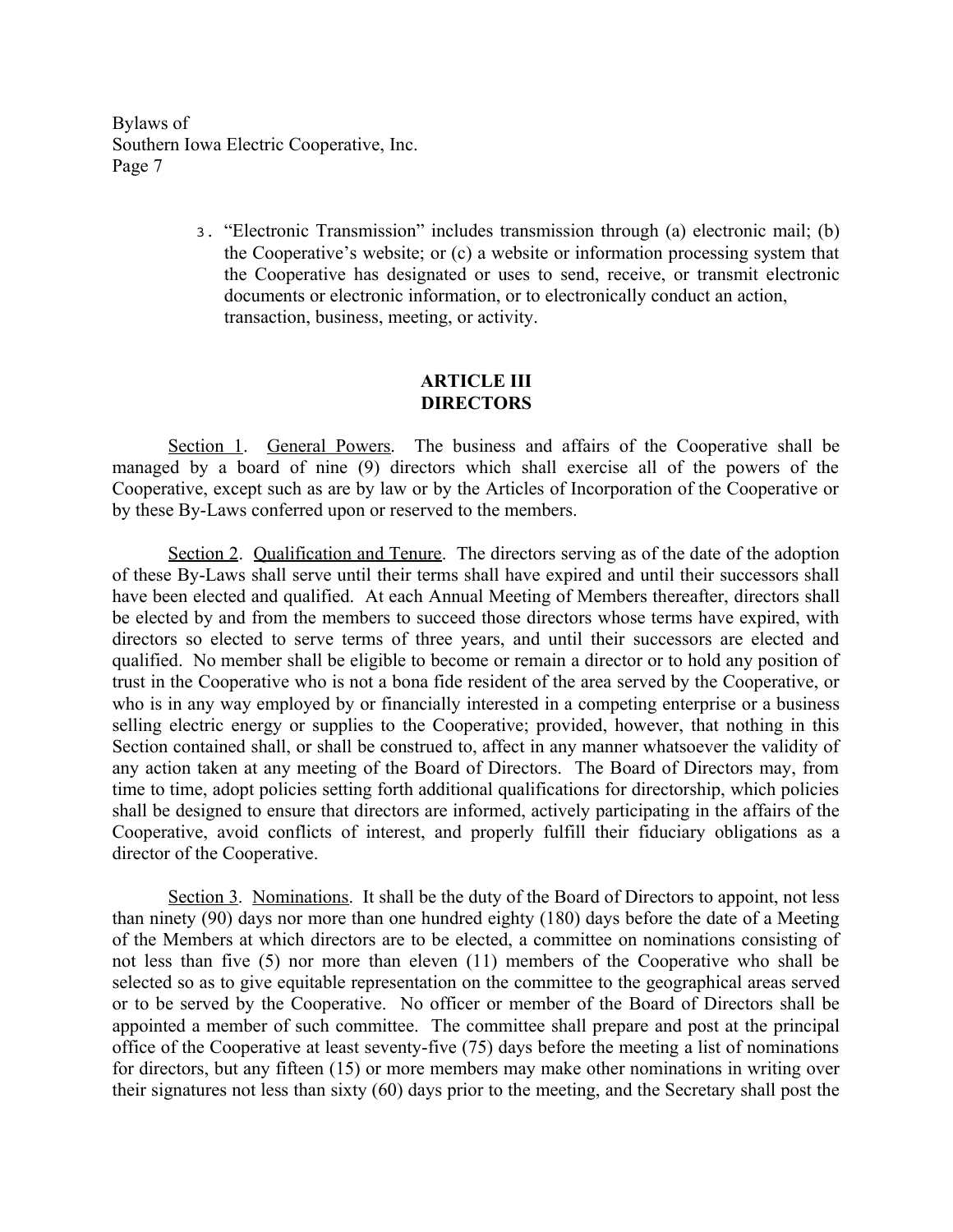same at the same place where the list of nominations made by the committee is posted. A ballot marked "Ballot for Directors" containing the names of all the nominees for the Board of Directors, alphabetically arranged and stating the residence of each, shall be mailed with the notice of the meeting. The Secretary shall also mail with the notice of the meeting a statement of the number of directors to be elected and showing separately the nominations made by the Committee on Nominations and the nominations made by petition. Such statement of the Secretary shall also inform the members of the manner in which they may vote by mail for directors as provided in this Section. Any member may vote by mail for directors by marking on the ballot and indicating which candidates they wish to be elected up to a number equal to the number of directors to be elected, and enclosing the ballot in a sealed envelope bearing the member's name, addressed to the Secretary of the Cooperative. When such ballot so enclosed is received by mail from any member before the meeting, it shall be accepted and counted as a vote for directors by ballot of such member at such meeting. The members may, at any meeting at which a director or directors shall be removed, as hereinbefore provided, elect a successor or successors thereto without compliance with the foregoing provisions with respect to nominations. Any persons holding a joint membership may vote for directors by jointly marking and enclosing the ballot hereinabove provided for. Notwithstanding anything in this Section contained, failure to comply with any of the provisions of this Section shall not affect in any manner whatsoever the validity of any election of directors.

Section 4. Vacancies. Subject to the provisions of these By-Laws with respect to removal of directors, vacancies occurring on the Board of Directors between Annual Meetings of the Members of the Cooperative shall be filled by a majority vote of the remaining directors and directors thus elected shall serve until the next Annual Meeting of the Members, or until their successors shall have been elected and shall have qualified.

Section 5. Compensation. Directors as such shall not receive any salary for their services as directors, but by resolution of the Board of Directors, a fixed sum and expense of attendance, if any, may be allowed for attendance at each meeting of the Board of Directors. Except in emergencies, no director shall receive compensation for serving the Cooperative in any other capacity, nor shall any close relative of a director receive compensation for serving the Cooperative, unless such compensation shall be specifically authorized by a vote of the members.

Section 6. Rules and Regulations. The Board of Directors shall have power to make and adopt such rules and regulations, not inconsistent with law, the Articles of Incorporation of the Cooperative, or these By-Laws, as it may deem advisable for the management, administration, and regulation of the business and affairs of the Cooperative.

Section 7. Accounting System and Reports. The Board of Directors shall cause to be established and maintained a complete accounting system which, among other things, subject to applicable laws and rules and regulations of any regulatory body, shall conform to such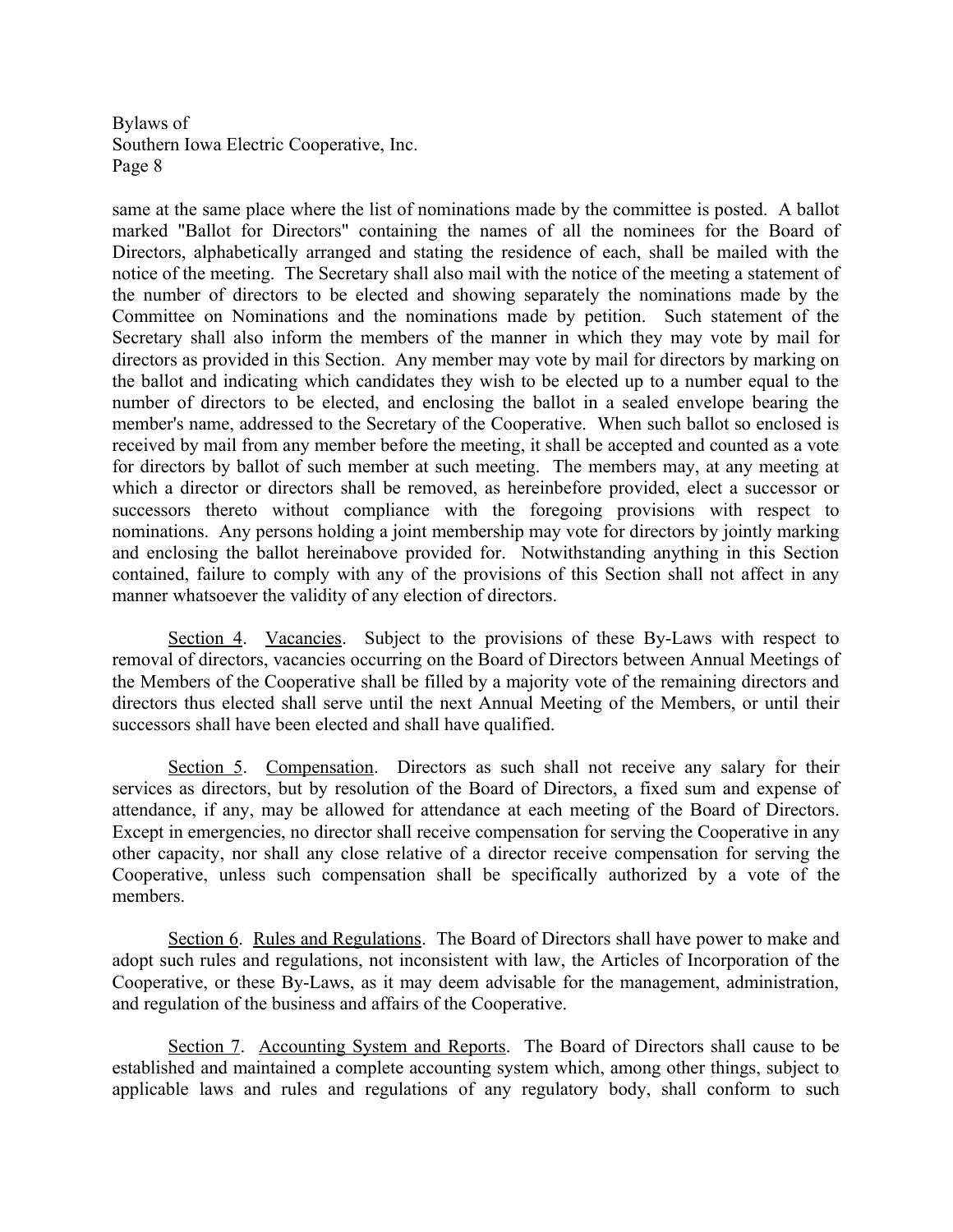accounting system as may from time to time be designated by the Administrator of the Rural Utilities Service of the United States of America. The Board of Directors shall also after the close of each fiscal year cause to be made a full and complete audit of the accounts, books and financial condition of the Cooperative as of the end of such fiscal year. Such audit reports shall be submitted to the members at the following Annual Meeting.

#### **ARTICLE IV INDEMNIFICATION**

Section 1. Indemnification. The Cooperative shall indemnify any present or former director, officer, employee, member, or volunteer against expenses, including reasonable attorney fees, judgments, fines, and amounts actually paid in settlement and reasonably incurred to the fullest extent permitted under Iowa law. The Cooperative shall also indemnify any director who was wholly successful, on the merits or otherwise, in the defense of any proceeding to which the director was a party because the director is or was a director of the Cooperative, against reasonable expenses incurred by the director in connection with such proceeding. The Cooperative shall not indemnify any present or former director, officer, employee, member, or volunteer (a) in connection with a proceeding brought by the Cooperative or on behalf of the Cooperative in which such persons were adjudged liable to the Cooperative, or (b) in connection with any other proceeding charging improper personal benefit.

# **ARTICLE V MEETING OF DIRECTORS**

Section 1. Regular Meetings. A regular meeting of the Board of Directors shall be held without notice other than this By-Law, immediately after, and at the same place as, the Annual Meeting of Members. A Regular Meeting of the Board of Directors shall also be held monthly at such time and place as the Board of Directors may provide by resolution. Such regular monthly meetings may be held without notice other than such resolution fixing time and place thereof.

Section 2. Special Meetings. Special meetings of the Board of Directors may be called by the President or any three (3) directors. The person or persons authorized to call Special Meetings of the Board of Directors may fix the time and place for holding of any Special Meeting of the Board of Directors called by them.

Section 3. Notice of Meetings. Notice of the time, place, and purpose of any special meeting of the Board of Directors shall be given at least five (5) days previous thereto, by written notice, delivered personally or mailed, to each director at his last known address. If mailed, such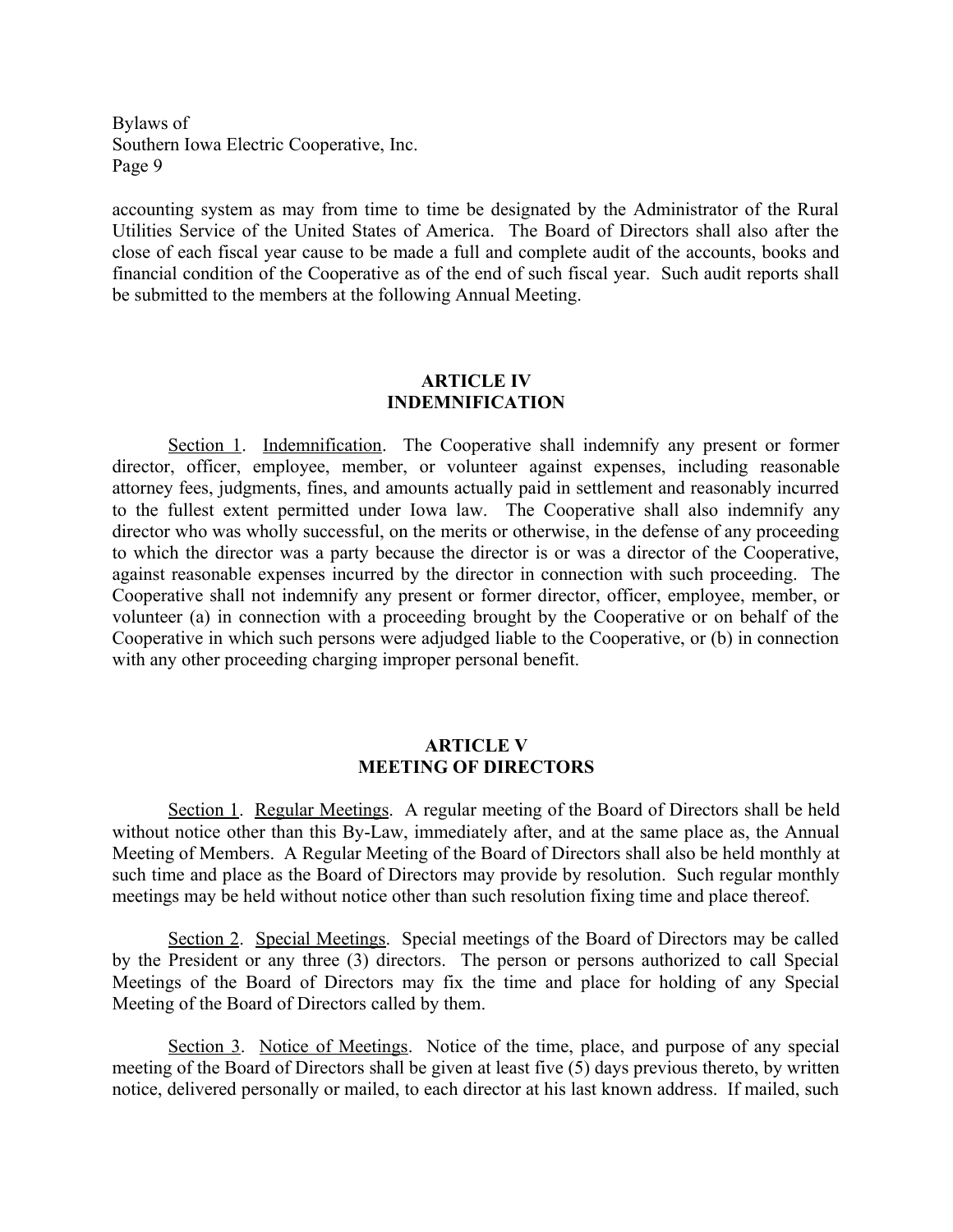notice shall be deemed to be delivered when deposited in the United States Mail so addressed, with postage thereon prepaid. The attendance of a director at any meeting will constitute a waiver of notice of such meeting, except in case a director shall attend a meeting for the purpose of objecting to the transaction of any business because the meeting shall not have been lawfully called or convened.

Section 4. Quorum. A majority of the Board of Directors shall constitute a quorum for the transaction of business at any meeting of the Board of Directors, provided, that if less than a majority of the directors are present at said meeting, a majority of the directors present may adjourn the meeting from time to time without further notice.

Section 5. Manner of Acting. The act of the majority of the directors present at a meeting at which a quorum is present shall be the act of the Board of Directors.

Section 6. Telephonic Meetings. Director meetings may be held by telephone conference call or by other means of communication by which all directors participating in the Board meeting may reasonably and verifiably identify themselves and simultaneously or approximately instantaneously communicate with each other during the Board meeting.

## **ARTICLE VI OFFICERS**

Section 1. Number. The officers of the Cooperative shall be a President, a Vice President, a Secretary, and a Treasurer, and such other officers as may be determined by the Board of Directors from time to time. The offices of Secretary and of Treasurer may be held by the same person.

Section 2. Election and Term of Office. The officers shall be elected by ballot, annually by and from the Board of Directors at the first meeting of the Board of Directors held after each Annual Meeting of the Members. If the election of officers shall not be held at such meeting, such election shall be held as soon thereafter as conveniently may be. Each officer shall hold office until the first Annual Meeting of the Board of Directors following the next succeeding Annual Meeting of Members and until their successors shall have been duly elected and shall have qualified, subject to the provisions of these By-Laws with respect to the removal of officers.

Section 3. Removal. Any officer or agent elected or appointed by the Board of Directors may be removed by the Board of Directors whenever in its judgment the best interests of the Cooperative will be served thereby.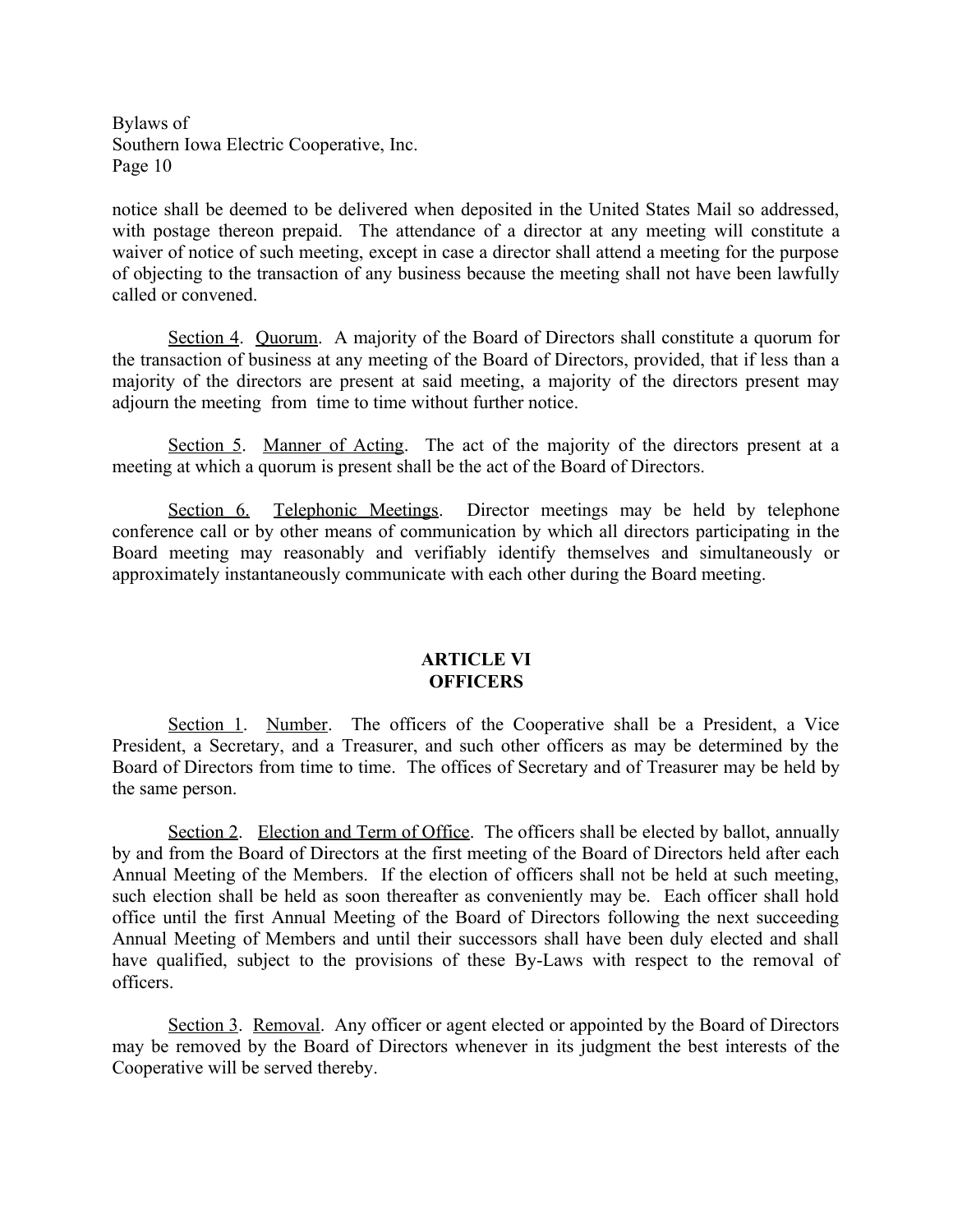Section 4. Vacancies. Except as otherwise provided in these By-Laws, a vacancy in any office may be filled by the Board of Directors for the unexpired portion of the term.

Section 5. President. The President:

- (a) Shall be the principal Executive Officer of the Cooperative and shall preside at all meetings of the Board of Directors.
- (b) Shall sign, with the Secretary, if necessary, certificates of membership in the Cooperative, the issue of which shall have been authorized by resolution of the Board of Directors, and may sign any real estate deeds, mortgages, bonds, deeds of trust, notes, bonds, contracts, or other instruments authorized by the Board of Directors to be executed, except in cases in which the signing and execution thereof shall be expressly delegated by the Board of Directors or these By-Laws to some other officer or agent of the Cooperative, or shall be required by law to be otherwise signed or executed.
- (c) In general shall perform all duties incident to the office of President and such other duties as may be prescribed by the Board of Directors from time to time.

Section 6. Vice President. In the absence of the President, or in the event of his inability or refusal to act, the Vice President shall perform the duties of the President, and when so acting, shall have all the powers of and be subject to all the restrictions upon the President, and shall also perform such other duties and responsibilities as from time to time may be assigned to the Vice President by the Board of Directors.

Section 7. Secretary. The Secretary shall:

- (a) Keep the minutes of all Meetings of the Members and of the Board of Directors in one or more books provided for that purpose.
- (b) See that all notices are duly given in accordance with these By-Laws or as required by law.

(c) Be the custodian of all corporate records and the seal of the Cooperative and see that the seal of the Cooperative is affixed to all Certificates of Membership prior to the issue thereof and to all documents, the execution of which on behalf of the Cooperative under its seal is duly authorized in accordance with the provisions of these By-Laws.

(d) Keep a register of the post office address of each member which shall be furnished to the Secretary by such member.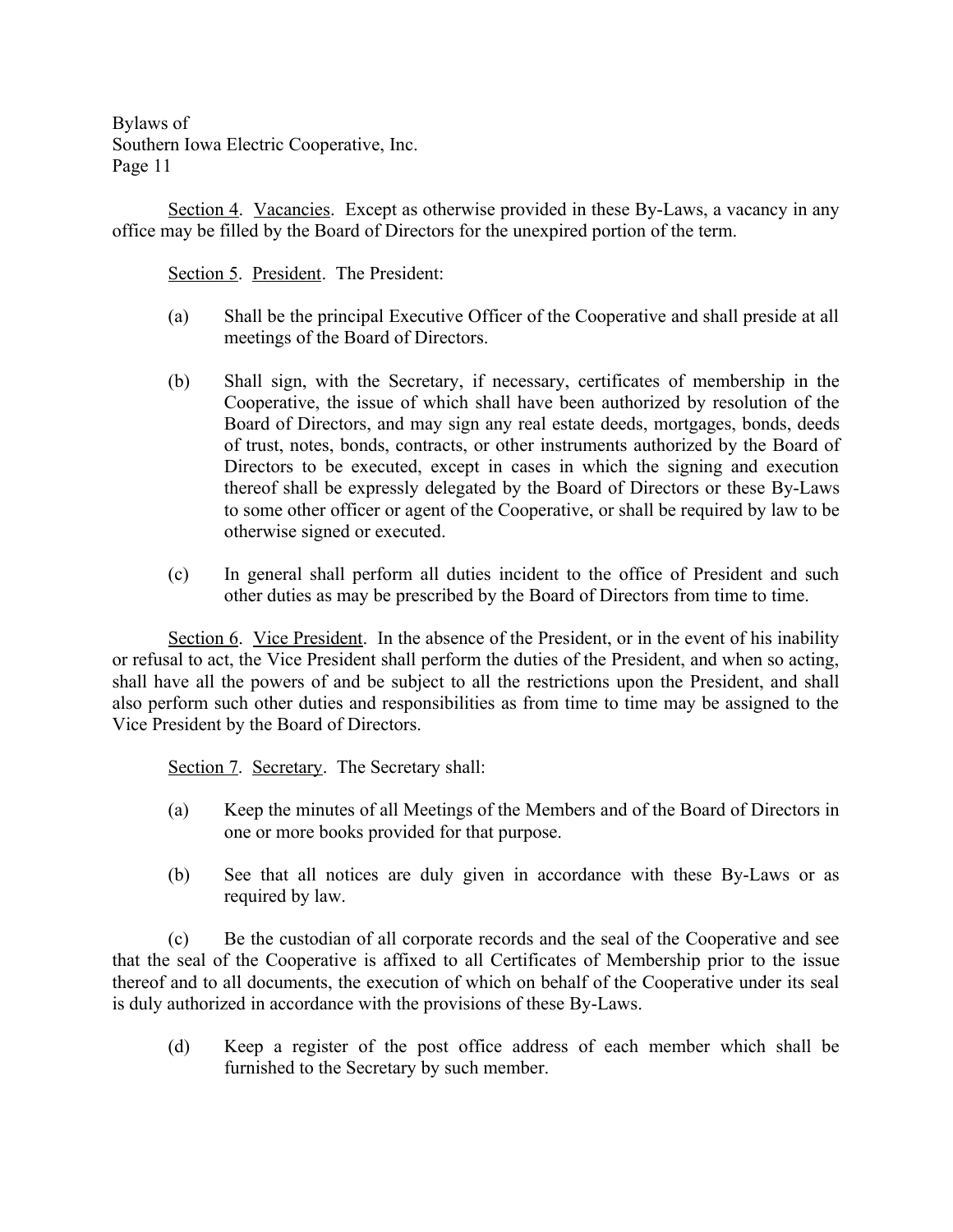- (e) Sign, along with the President, all Certificates of Membership, if necessary, the issue of which shall have been authorized by resolution of the Board of Directors.
- (f) Have general charge of the books of the Cooperative in which a record of the members is kept.
- (g) Keep on file at all times a complete copy of the By-Laws of the Cooperative containing all amendments thereto, which copy shall always be open to the inspection of any member, and at the expense of the Cooperative forward a copy of the By-Laws and of all amendments thereto to each member.
- (h) In general, perform all duties incident to the office of Secretary and such other duties as from time to time may be assigned to the Secretary by the Board of Directors.

Section 8. Treasurer. The Treasurer shall:

- (a) Have charge and custody of and be responsible for all funds and securities of the Cooperative.
- (b) Receive and give receipts for moneys due and payable to the Cooperative and from any source whatsoever, and deposit all such moneys in the name of the Cooperative in such bank or banks as shall be selected in accordance with the provisions of these By-Laws.
- (c) In general, perform all the duties incident to the office of Treasurer and such other duties as from time to time may be assigned to the Treasurer by the Board of Directors.

Section 9. CEO/Manager. The Board of Directors may appoint a CEO/Manager who may be, but who shall not be required to be, a member of the Cooperative. The CEO/Manager shall perform such duties as the Board of Directors may from time to time require of him or her and shall have such authority as the Board of Directors may from time vest in him or her.

Section 10. Bonds of Officers. The Board of Directors shall require the Treasurer or any other officer charged with responsibility for the custody of any of its funds or property, to give a bond for the faithful discharge of his duties in such sum and with such surety or sureties as the Board of Directors shall determine. The Board of Directors in its discretion may also require any other officer, agent or employee of the Cooperative to give such bond in such amount, with such surety or sureties, and containing such terms and conditions as it shall determine.

Section 11. Compensation. The compensation, if any, of any officer, agent, and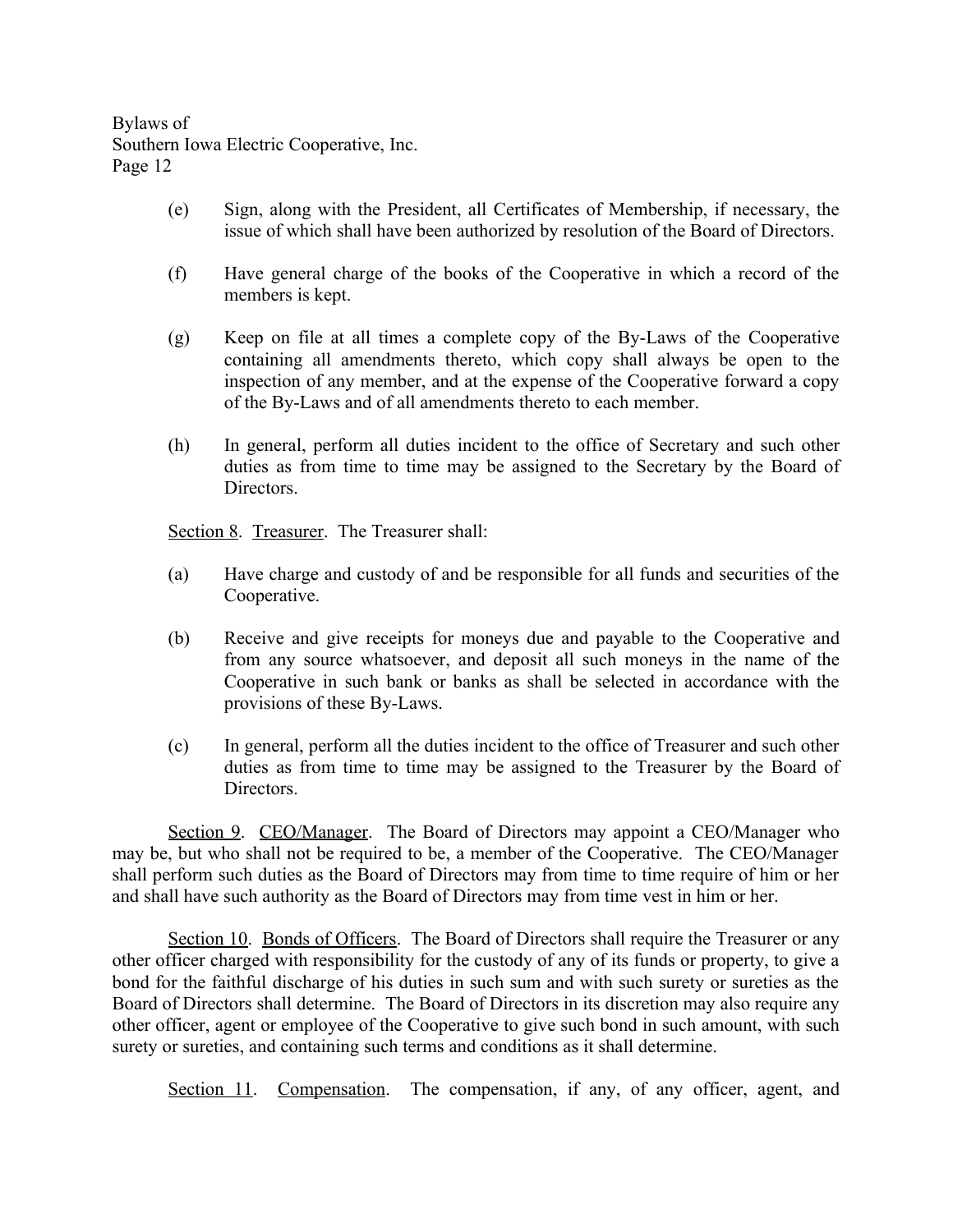employee who is also a director or close relative of a director, shall be determined by the members, as provided elsewhere in these By-Laws; and the powers, duties and compensation of any other officers, agents and employees shall be fixed by the Board of Directors.

Section 12. Reports. The officers of the Cooperative shall submit at each Annual Meeting of the Members reports covering the business of the Cooperative for the previous fiscal year and showing the condition of the Cooperative at the close of such fiscal year.

#### **ARTICLE VII CONTRACTS, CHECKS, AND DEPOSITS**

Section 1. Contracts. Except as otherwise provided in these By-Laws, the Board of Directors may authorize any officer or officers, agent or agents to enter into any contract or execute and deliver any instrument in the name and on behalf of the Cooperative, and such authority may be general or confined to specific instances.

Section 2. Checks, Drafts, Etc.. All checks, drafts, or other orders for the payment of money, and all notes, or other evidences of indebtedness issued in the name of the Cooperative shall be signed by such officer or officers, agent or agents, employee or employees of the Cooperative, and in such manner as shall from time to time be determined by resolution of the Board of Directors.

Section 3. Deposits. All funds of the Cooperative shall be deposited from time to time the credit of the Cooperative in such bank or banks as the Board of Directors may select.

# **ARTICLE VIII MEMBERSHIP CERTIFICATES**

Section 1. Certificates of Membership. Membership in the Cooperative shall be evidenced by a certificate of membership which shall be in the form and shall contain provisions as shall be determined by the Board of Directors, provided such terms are not contrary to or inconsistent with the Articles of Incorporation of the Cooperative or these Bylaws. If necessary, such certificates shall be signed by the President and by the Secretary of the Cooperative, and the corporate seal shall be affixed thereto.

Section 2. Lost Certificates. In case of a lost, destroyed or mutilated Membership Certificate, a new Membership Certificate may be issued upon such terms, and with appropriate indemnity provisions to the Cooperative as the Board of Directors may prescribe.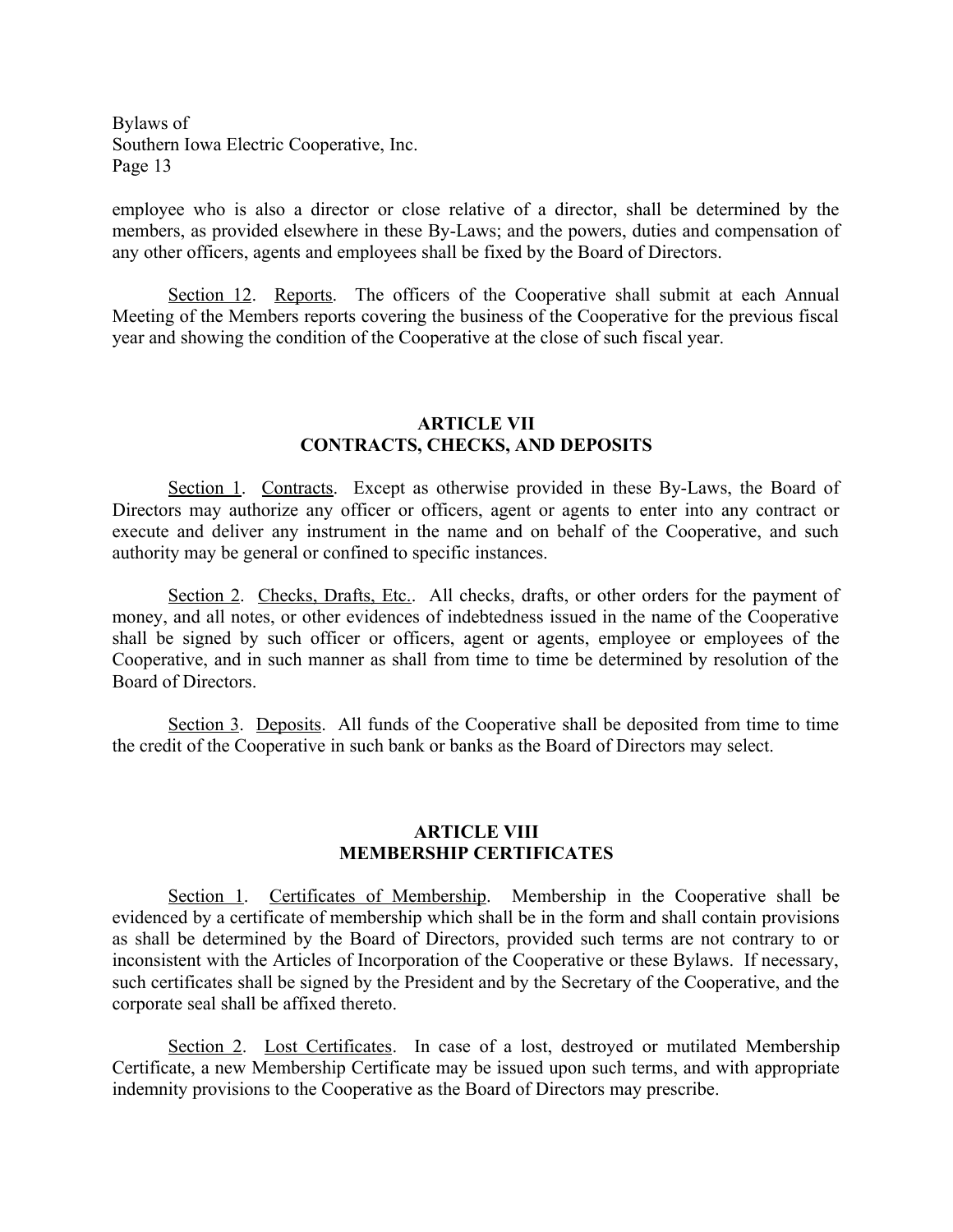# **ARTICLE IX REVENUES AND RECEIPTS**

Section 1. Disposition of Revenues and Receipts. No dividends or interest shall be paid upon issuing price of memberships in the Cooperative, if any. Subject to the provisions of any mortgage or deed of trust given or assumed by the Cooperative, the Board of Directors shall, after the expiration of each fiscal year and after paying or making provision for the payment of all obligations and expenses of the Cooperative properly chargeable against its revenues and receipts for such fiscal year, apply the unexpended revenue and receipts for such fiscal years as

### **ARTICLE X WAIVER OF NOTICE**

Any member or director may waive, in writing, any notice of meetings required to be given by these By-Laws. In case of joint membership, a waiver of notice signed by any one of the joint members shall be deemed a waiver of notice of such meeting by all of the joint members.

# **ARTICLE XI DISPOSITION OF PROPERTY**

A sale, lease, exchange or other disposition of all, or substantially all, the property and assets, with or without the good will, of the cooperative, if not made in the usual and regular course of its business, may be made upon the terms and conditions and for such consideration, which may consist in whole or in part of money or property, real or personal, including shares of any other cooperative association organized under Chapter 499 of the Code of Iowa as may be authorized in the following manner:

- (a) The Board of Directors shall adopt a resolution recommending the sale, lease, exchange, or other disposition and directing the submission thereof to a vote at a meeting of the membership, which may either be an Annual or a Special Meeting.
- (b) Written or printed notice shall be given to each member of record entitled to vote at the meeting within the time and in the manner provided in this chapter for the giving of notice of meetings of members, and, whether the meeting be an Annual or a Special Meeting, shall state that the purpose, or one of the purposes, of the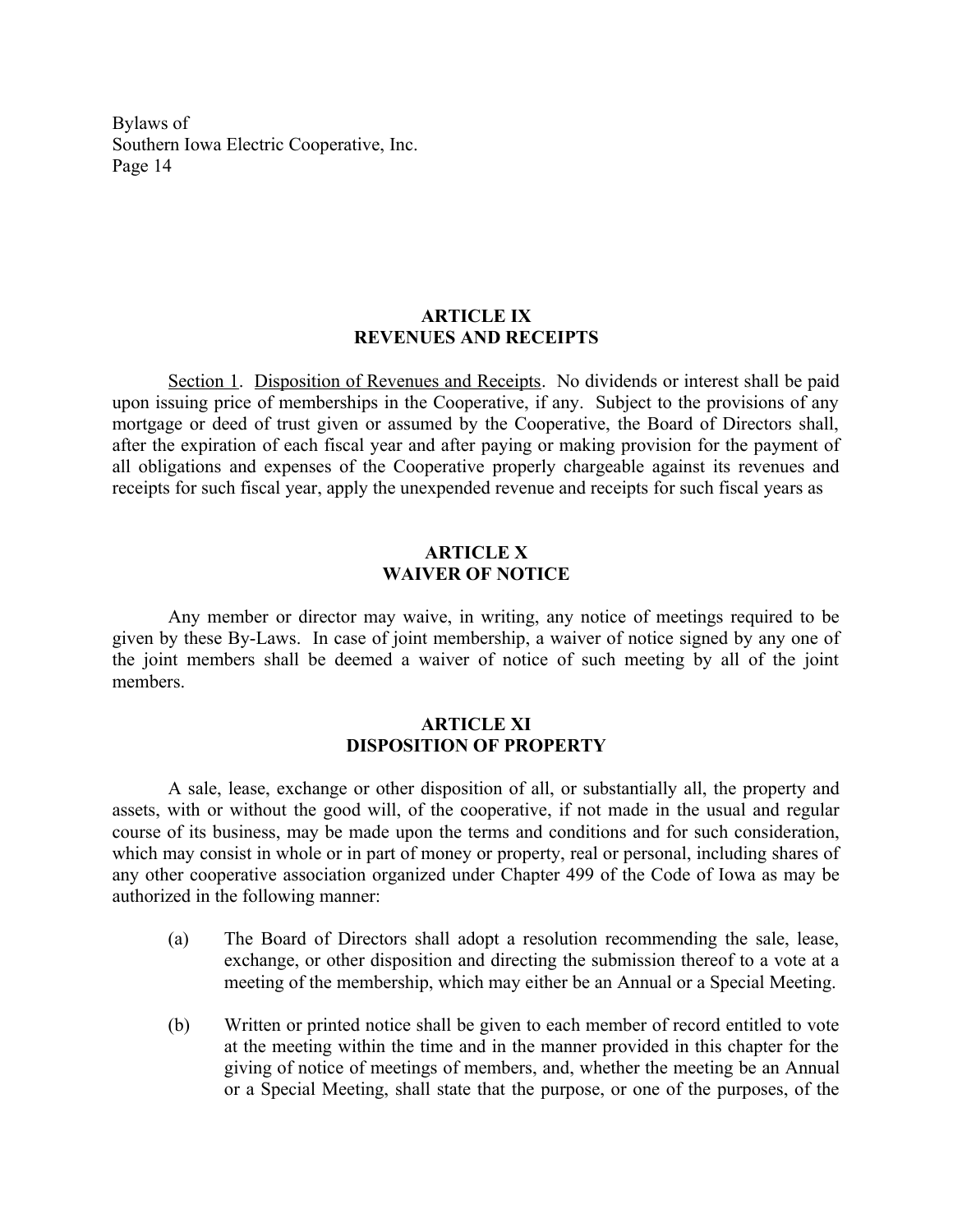> meeting is to consider the proposed sale, lease, exchange, or other disposition of substantially all of the property and assets of the cooperative association.

- (c) At the meeting the membership may authorize the sale, lease, exchange, or other disposition and may fix, or may authorize the Board of Directors to fix, any or all of the terms and conditions thereof and the consideration to be received by the cooperative association. Such authorization shall be approved if two-thirds of the members vote affirmatively on a ballot in which a majority of all voting members participate.
- (d) After such authorization by a vote of members, the Board of Directors nevertheless, in its discretion, may abandon the sale, lease, exchange or other disposition of assets, subject to the rights of third parties under any contracts relating thereto, without further action or approval by the members.

The Board of Directors may adopt such other procedures and requirements relative to a sale of all or substantially all of the assets of the Cooperative to the extent the same are not inconsistent with the provisions of these Bylaws.

However, notwithstanding anything herein contained, the Board of Directors, without authorization by the members, shall have full power and authority to borrow money from the United States of America, or any agency or instrumentality thereof, or from any national financing institution organized on a cooperative, non-profit basis, and in connection with such borrowing to authorize the making and issuance of bonds, notes or any other evidences of indebtedness, and, to secure the payment thereof, to authorize the execution and delivery of any real estate mortgages or deed or deeds of trust upon, or the pledging or encumbrance of any of the property, assets, rights, privileges, licenses, franchises and permits of the Cooperative, whether acquired or to be acquired, and wherever situated, all upon such terms and conditions as the Board of Directors shall determine.

## **ARTICLE XII FISCAL YEAR**

The fiscal year of the Cooperative shall begin on the first day of January of each year and shall end on the thirty-first day of December of the same year.

# **ARTICLE XIII MEMBERSHIP IN OTHER ORGANIZATIONS**

The Cooperative may become a member of any other organization by an affirmative vote